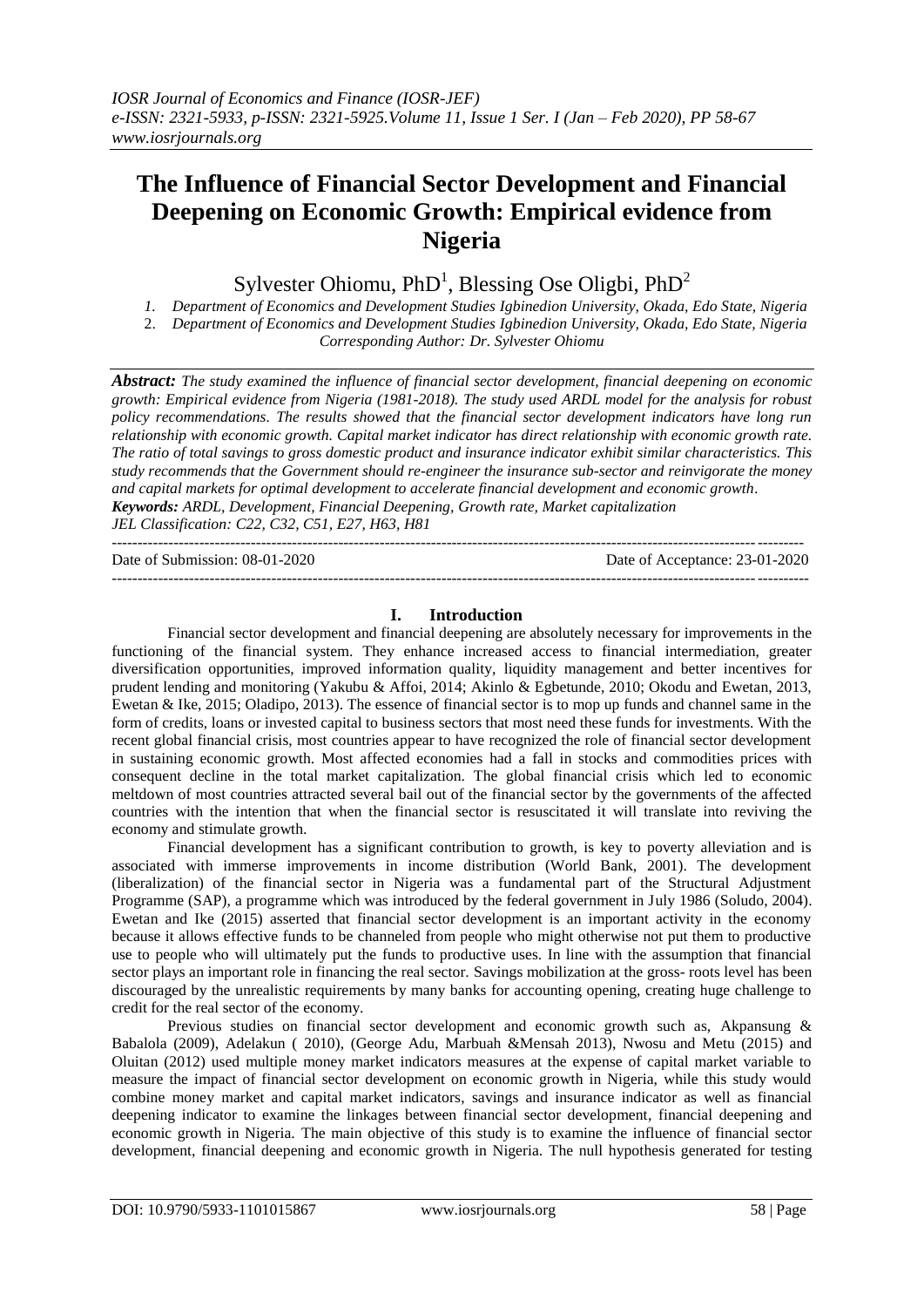states that: there is no relationship between Financial development indicators and financial deepening indicators and economic growth rate in Nigeria.

#### **II. Materials and Methods**

There are four vital components of a financial system, namely: financial institutions, financial markets, the regulatory authorities and financial instruments. The Nigeria financial system include banks, capital markets, insurance, Pension asset managers and other financial institutions with the central bank as the apex institution According to Central Bank of Nigeria (2009) at the end of 2008, there were 805 financial institutions in Nigeria including banks. The banking subsector includes deposit money banks, microfinance banks, primary mortgage institutions, trustees and trust companies. Deposit money (commercial) banks are the dominant operators in the industries; they are the largest in terms of size and profitability. These are currently 24 of such banks in Nigeria. Micro finance are banks are financial institutions established to provide credit, banking and other financial services to designated convenient areas or communities. Currently, there are 757 microfinance banks in Nigeria. The micro-finance banks are established to provide financial access to the poor who are traditionally not served by the conventional financial institutions, this is because the formal financial system provides services to about 20 percent of economically active population, the other eighty (80) percent are excluded from access to financial services, (CBN, 2008). Primary mortgage institutions also known as savings and loans companies are specialized institutions which collect household savings and originate mortgage loans. There are currently about 90 primary mortgage institutions in Nigeria. Trustee and Trust companies are typically sub-sect of banks. They provide funds and management services for organizations or individuals who set up trust funds.

Bureau de changes were established in Nigeria in 1989. These are companies that carry out foreign exchange business on small scale basis. At the end of 2008, there were 126 licensed Bureau de change in Nigeria, (CBN 2009). Development Finance Institutions (DFIs) are usually government owned financial institutions established to finance certain developmental programmes of the government usually in agriculture, commerce, manufacturing, industrial sectors, etc. There are six Development finance institutions in Nigeria. Insurance companies represent the second largest sector in the Nigeria financial services industry. There are over a hundred insurance companies operating in Nigeria. The minimum capital requirement is N2 billion for life Insurance Companies and N8 billion for companies that provides non-life insurance. Insurance brokers also fall under this group. These companies are registered with the National Insurance Corporation of Nigeria (NICON). Insurance agents are representatives of Insurance companies on commission. There are over 500 registered insurance agents in Nigeria. The pension fund managers were established for employees in Nigeria as a contributory pension scheme for payment of retirement benefits of employees to whom the scheme applies.

The Nigerian financial system could be examined under the formal and informal sectors. The informal sector includes the local money lenders, the cooperatives and a battery of savings associations. The formal financial system includes financial institutions, money and capital market institutions regulated by various authorities. Other distinct sub-sectors in the Nigerian financial system are banking, insurance, capital markets, investment management, and regulatory institutes. The functions of the financial system include the following: Savings function, Wealth function, Liquidity function, Credit function, Payment function, Risk protection function and Policy function. The existence of a relationship between finance and growth seems widely reviewed in the following: Supply – Leading Hypothesis, Demand – Following Hypothesis, and Bi-directional Causality hypothesis. There are various theories and hypothesis used to explain economic growth such as Classical growth theory, Neoclassical growth theory, Endogenous growth theory, Complementary hypothesis, Financial repression hypothesis, the Complementary Hypothesis etc

Empirical Literature Review

Kagochi (2013), investigated the relationship between the development of financial market and economic growth in Kenya during 1970-2008 using an expanded neoclassical growth model. The findings suggest that development of the financial sector, especially the size of banking sector, leads to enhanced economic growth. Nkoro (2013) examined the financial sector development-economic growth nexus in Nigeria with annual dataset covering the period, 1980-2000. The co integration/ Error Correction Mechanism (ECM) adopted showed that there is a positive effect of financial sector development on economic growth in Nigeria.

George et al. (2013), asserted that financial sector development impact positively or negatively on economic growth depending on the indicator used to proxy for financial development**.** Nwosu and Metu (2015) used one compound of financial sector to analysis the impact of financial development and economic growth in Nigeria, financial deepening measured by  $M_2$  plus net domestic credit and trade liberalization (openness) measured by import and exports supported by Mckinnon 1973, financial liberalism and Gross domestic product proxied as Economic growth as dependent variable. Financial development has a positive impact on economic growth. Emeh and Chigbu (2014) examine the impact of capital market on economic growth in Nigeria using time series research design, utilizing regression analysis data method incorporating multivariate co-integration and error correction. The of finding is that two variable exhibit positive while two exhibit inverse and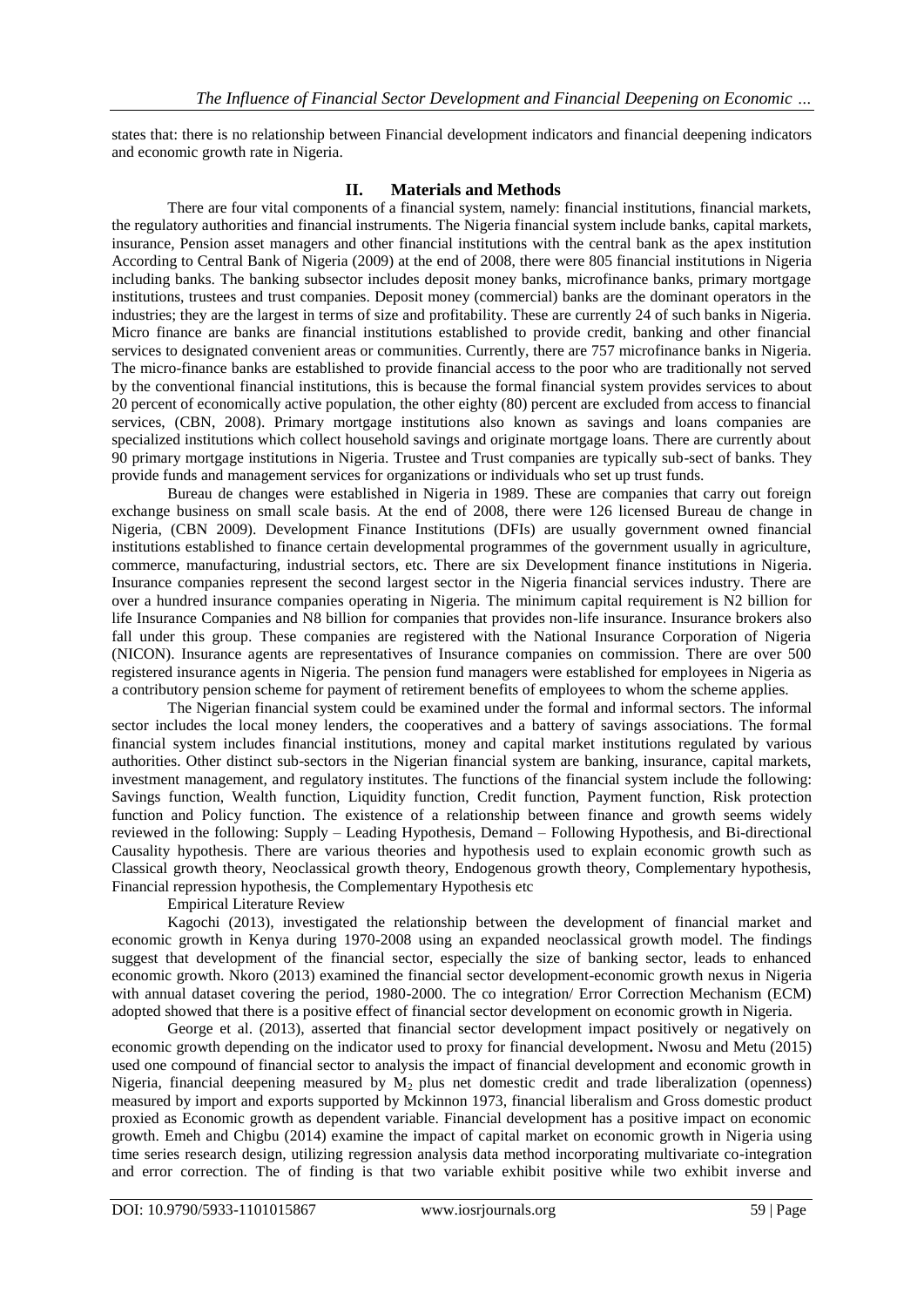statistically significant relationship with economic growth. The second view maintains that it is economic growth that leads to the development the financial sector (demand-following response). The empirical work, which is associated with this view includes studies by (Waqabaca 2004; Odhiambo 2004; Sunde, 2012; Wadud, 2005).

Kagochi (2013) carried out an assessment of the relationship between financial development, economic growth and poverty in Kenya for the 1997-2012 period. The variables used included broad money supply M3, credit to private sector, bank deposits, stock market capitalization, stock market turnover and volume of stocks traded. The study used OLS method under the PARCH model. The findings show that some financial development variables such as M3 and credit to the private sector did not lead to growth while bank deposits did during the period of the study.

Akinlo et.al (2010) examines the long run and causal relationship between financial development and economic growth for ten countries in sub-Saharan Africa using the vector error correction model (VECM). The study finds that financial development is cointegrated with economic growth in the selected ten countries in sub-Saharan Africa. However, bidirectional relationship between financial development and economic growth was found in Kenya, Chad, South Africa, Sierra Leone and Swaziland.

# **Gaps in Literature**

From the reviewed work, the summary of the major gaps in literature include the following:

- Some of the reviewed studies were carried out in other countries of the world as seen in Waqabaca 2004; Odhiambo 2004; Sunde 2012; Kagochi (2013); Wadud 2005; thereby creating a geographic gap. There is absolute need to study the Nigerian scenario.
- Also some of the reviewed studies used OLS, ECM and VECM, respectively as witnessed in Akinlo et.al (2010)**;** Waiyaki (2013), Kagochi (2013) providing gap in the methodology used. This study uses ARDL.
- The current study updated the following [Emeh and Chigbu (2014) and Nkoro (2013)] to 2019.

# **III. Methodology**

Theoretical Framework

Following the review of the finance – growth literature, the theoretical framework used to capture financial sector development, financial deepening and economic growth is based on the endogenous growth model that is growth within the model. Endogenous growth model demonstrates that capital accumulation can increase the long run rate of economic growth (Pagano 1993). However, to permit capital accumulation it is necessary to increase the savings ratios and thus, a well-functioning financial system encourages investment, promotes technological innovation that ultimately lead to economic growth through savings. To capture the potential effect of financial development on economic growth, we consider the simplest endogenous growth model: the "AK" model, where aggregate output is a linear function of the aggregate capital stock. Y**t**=AK**t**………………………… ………… (1)

Where

 $Y_t$  = output at time t

 $A =$  total factor productivity

 $K_t$  = real capital stock.

According to Balago 2014, the efficiency of financial intermediation requires the combination of money market indicators and capital market indicators as measures of financial sector development on economic growth in Nigeria. In line with theoretical framework, economic growth is expressed as a function of financial intermediation ( $F_t$ ) and a set of control variables ( $Z_t$ ).

Y<sup>t</sup> = f (F<sup>t</sup> Zt) -------------------------------------------------------- (2)

 $Y_t$  = Is the growth rate of gross domestic product

 $F<sub>t</sub>$  = Is the financial intermediation indicators

 $Z_t = Is$  the set of other growth determinant

Model Specifications

The study adopted Balago (2014) model with light modifications, that studied financial sector development and economic growth in Nigeria, for the sample period of 1990-2009, from the theoretical basis. The argument is that the use of one component of the financial sector variable like money market indicators or capital market indicators as a representative of the entire financial development is inadequate and inappropriate, because the essence of the financial sector which is that of intermediation cannot solely performed effectively by only one subsector of the financial system like capital market variable neither can it be handled by money market variable alone. An effective financial intermediation will require the collective contribution of the various subsector of the financial system that is money market variable and capital market variable, banking and insurance subsectors (Balago, 2014). This is main knowledge gap this study tries to bridge. In line with this preposition, money and capital market indicators, financial deepening indicator, savings and insurance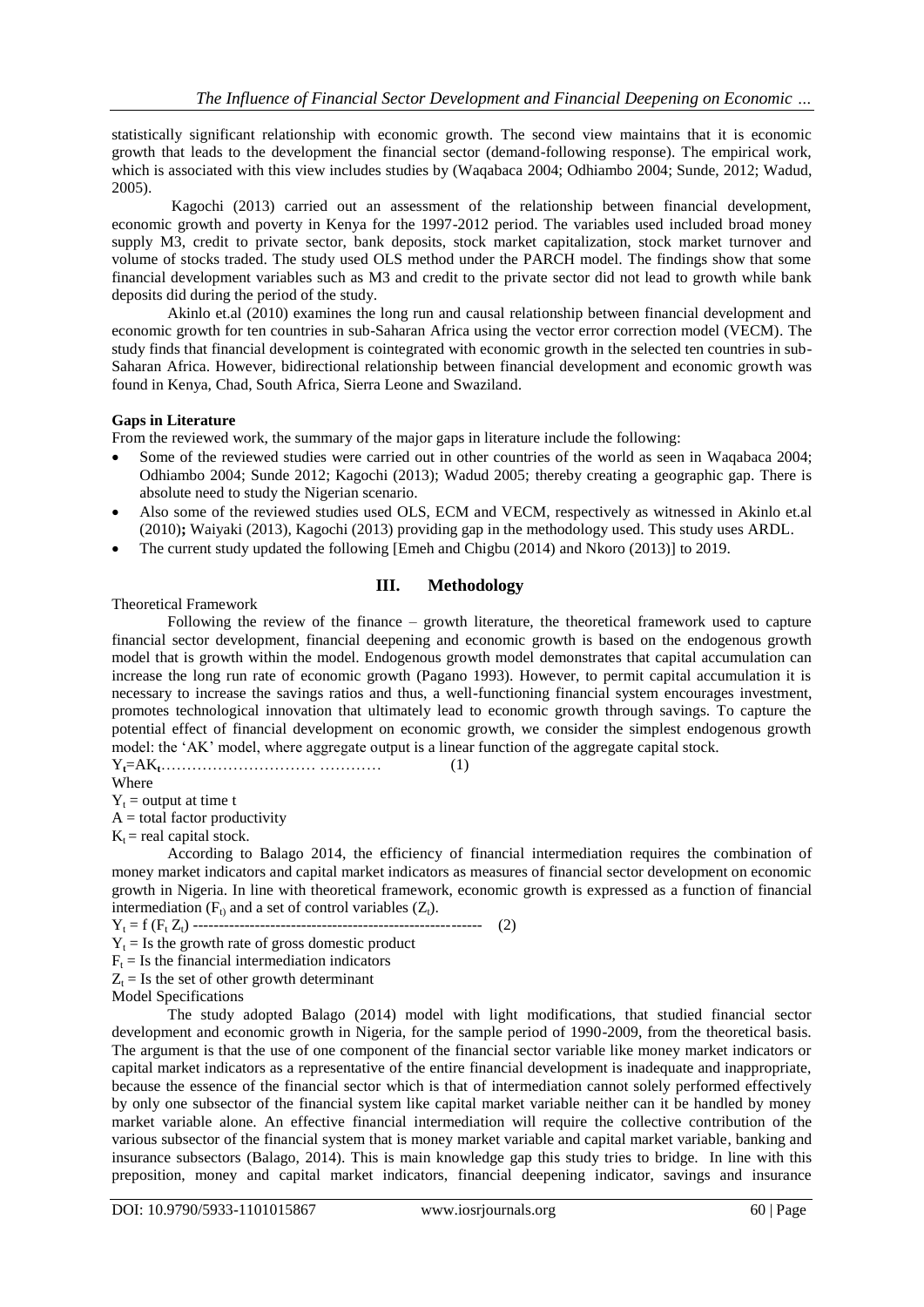indicators were used to analyze the linkages of financial sector development to economic growth in Nigeria. The functional form of the model is stated below

GDPGR = 
$$
\int
$$
 (VMMI, MCAP, FINDI, TS\_GDP, INSINCOME) ......... (3)  
Where

GDPGR = Gross Domestic Product (GDP), annual growth rate. Gross Domestic Growth Rate is measured by the current year gross domestic product minus the previous year gross domestic product divide by the previous year gross domestic product multiplied by one hundred, is used to proxy for economic growth.

VMMI = Total volume of Money Market Instruments.

MCAP = The total NSE Market capitalization contribution to Gross Domestic Product. Market capitalization is computed as share price multiplied by total number of shares outstanding divided by GDP.

FINDI = The Financial deepening indicator captured by the ratio of credit to private sector to GDP

TS\_GDP = Total Savings as Ratio to GDP

INSINCOME = Total Insurance Income

∫ = Functional relationship

Modeling ARDL

In its basic form, an ARDL regression model is specify thus:

$$
\Delta y_t = \alpha_0 + \beta_i y_{t-1} + \lambda_k \sum_{k=1}^k \Delta SR_{k,t-1} + \sigma_k \sum_{k=1}^k LR_{k,t-1} + \mu_t \qquad \qquad (4)
$$

Where:  $\Delta$  denotes first difference of variable,  $\mu_t$  is a random "disturbance" term,  $y_i$  is the dependent variable, while SR is the short-run dynamics of explanatory variables, LR is the long-run dynamics of the explanatory

variables.  $\beta$ ,  $\lambda$  and  $\sigma$  are the parameters to be estimated;  $\alpha_0$  is the constant parameter (Bahmani-Oskooee. & Fariditavana. 2016)

From equation (2), the ARDL equation for this study is thus:

$$
\Delta GDPGR_t = \alpha_0 + \beta_i GDPGR_{t-1} + \lambda_k \sum_{k=1}^k \Delta SR_{k,t-1} + \sigma_k \sum_{k=1}^k LR_{k,t-1} + \mu_t
$$

The ARDL representation of the macroeconomic relationship between the selected variables can be constructed from equation (3) as:

 $\Delta GDPGR_t = \alpha_0 + \beta_1 GDPGR_{t-1} + \beta_1 VMMI_{t-1} + \beta_2 MCAP_{t-1} + \beta_3 FINDI_{t-1} +$ 

 $\Lambda_4$ TS\_GDP<sub>t-1</sub> +  $\Lambda_5$ INSINCOME<sub>t-1</sub> +  $\dot{\sigma}$ <sub>1</sub> $\sum$ AVMMI<sub>t-1</sub> +  $\dot{\sigma}$ <sub>2</sub> $\sum$ AMCAP<sub>t-1</sub> +  $\dot{\sigma}$ <sub>3</sub> $\sum$ AFINDI<sub>t-1</sub> +  $\dot{\sigma}$ <sub>4</sub> $\sum$ ATS\_GDP<sub>t-1</sub> +

 $\delta_5 \sum \Delta INSINCOMP_{t-1} + ECM_{t-1} + \mu_t$  ... (6)

The above functional equation was broadened to capture more capital market and money market variables, financial deepening indicator, the ratio of total savings to GDP and the insurance variable. Sources of Data

This study relied on annual time series data of the relevant variables obtained from Central Bank of Nigeria (CBN) Annual Statistical Bulletin from 1981 to 2018 in order to investigate in detail the influence of financial sector development and financial deepening on economic growth in Nigeria as it relates to the present financial challenges of the 21<sup>st</sup> century. The rationale for this range of period relates to the fact that the period witnessed financial deregulation with phenomena reforms, money market variations, stock market crash and financial crises, consolidation, recapitalization, acquisition and merger policy, to the present period. Again, full data for 2019 were not readily available at the time of this write-up, hence, the data range stopped at 2018.The Pesaran et al (2001) methodology was used to obtain the group unit root test while the Bounds testing was used to ascertain co-integration between the regressand and the regressors in the model.

# **IV. Results and Discussion**

Descriptive Statistics

The descriptive statistics of the data in Table 1 below reveal some underlying features. The table shows that the average annual GDP growth rate (GDPGR) 3.175 for the period under review. The maximum and minimum values of the variable suggest that there is a wide margin. This is confirmed by the high standard deviation value of 5.538 which indicates that many of the values are highly dispersed from the mean. The Jarque-Bera (J-B) value is highly significant at the 1 percent level indicating that the density function of the series is not normally distributed. The null hypothesis of the J-B test is that the variable is normally distributed; hence we reject the null hypothesis and accept the alternative hypothesis that the series is non-normally distributed. The skewness is negative at 0.87 and indicates that the GDPGR for greater part of the period lies to the left of (are less than) the mean value. The kurtosis value is high at 4.54 and indicates the presence of extreme values in the data.

 $(5)$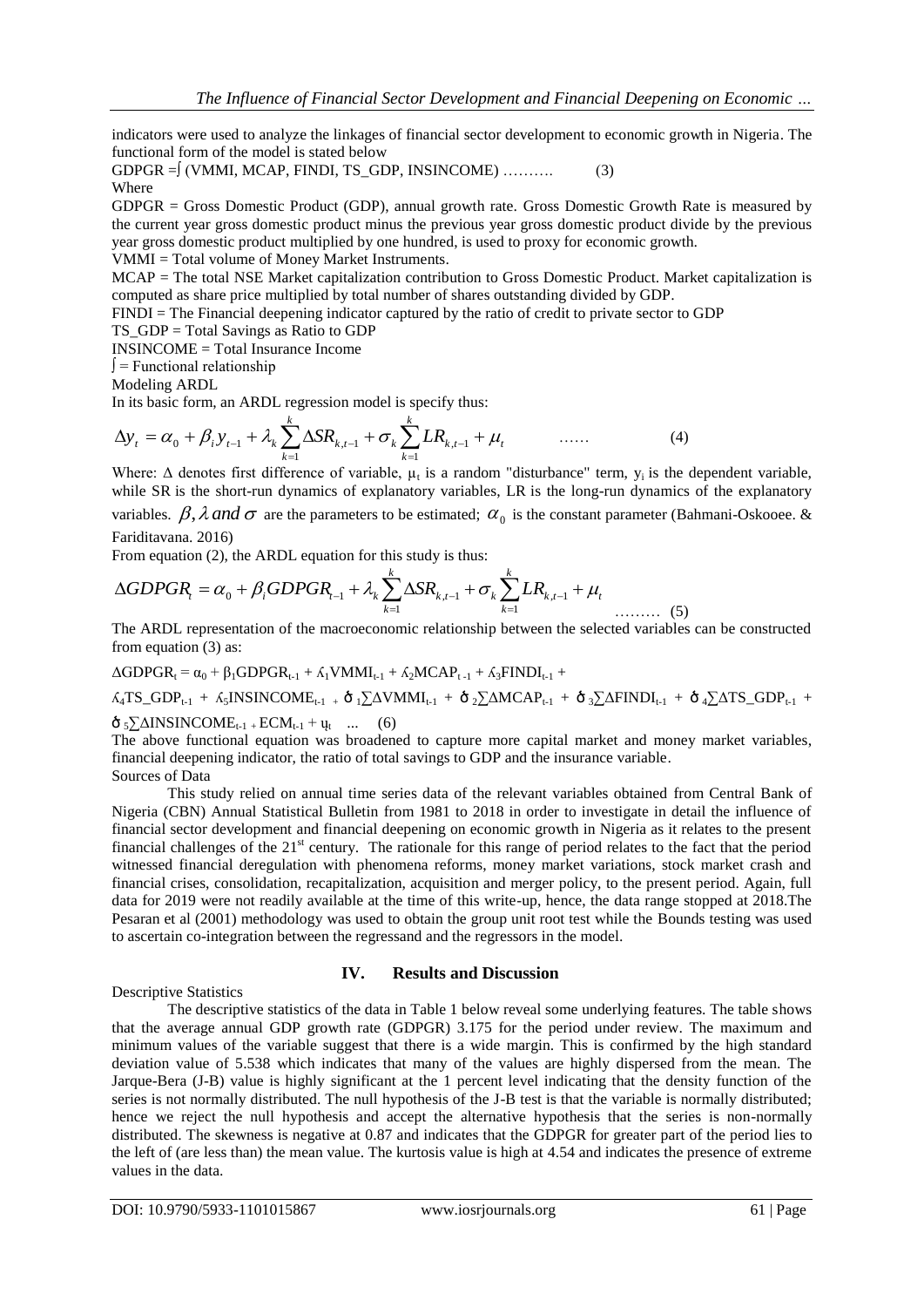|                 | 10010 11041111101<br>$\sim$ 0.000 $\sim$ 0.000 $\sim$ 0.000 $\sim$ |          |             |          |              |                  |  |
|-----------------|--------------------------------------------------------------------|----------|-------------|----------|--------------|------------------|--|
|                 | GDPGR                                                              | VMMI     | <b>MCAP</b> | TS GDP   | <b>FINDI</b> | <b>INSINCOME</b> |  |
| Mean            | 3.175088                                                           | 2428.799 | 5049.940    | 9.058315 | 11.05262     | 81530.71         |  |
| Median          | 4.212993                                                           | 457.5349 | 386.1500    | 8.705203 | 8.209316     | 20188.97         |  |
| Maximum         | 15.32916                                                           | 12382.05 | 21904.04    | 23.24536 | 20.77330     | 270633.5         |  |
| Minimum         | -13.12788                                                          | 11.70350 | 5.000000    | 3.335644 | 5.917270     | 205.0860         |  |
| Std. Dev.       | 5.538472                                                           | 3671.165 | 7235.740    | 3.757264 | 5.377672     | 101859.2         |  |
| <b>Skewness</b> | $-0.870060$                                                        | 1.558668 | 1.127328    | 1.500473 | 0.875430     | 0.875390         |  |
| Kurtosis        | 4.539815                                                           | 4.192481 | 2.731859    | 6.762277 | 1.962942     | 2.022386         |  |
| Jarque-Bera     | 8.548490                                                           | 17.63801 | 8.162669    | 36.67065 | 6.556586     | 6.366520         |  |
| Probability     | 0.013923                                                           | 0.000148 | 0.016885    | 0.000000 | 0.037693     | 0.041450         |  |

#### **Table 1: Summary of Descriptive Statistics**

Source: Authors" Computation using E-views

Group Unit Root Test:

All the variables however became stationary after taking their second difference using Pesaran and Shin W-Statistics at 1 percent critical values as shown in Table 2 below.

|                                                             |           | Table 2. STOUP CITTLE NOOL TEST |          |        |           |     |           |
|-------------------------------------------------------------|-----------|---------------------------------|----------|--------|-----------|-----|-----------|
| Method                                                      |           |                                 |          |        | Statistic |     | $Prob.**$ |
| Im, Pesaran and Shin W-stat                                 |           |                                 |          |        | 1.99787   |     | 0.9771    |
| ** Probabilities are computed assuming asymptotic normality |           |                                 |          |        |           |     |           |
| Intermediate ADF test results                               |           |                                 |          |        |           |     |           |
|                                                             |           |                                 |          |        |           | Max |           |
| <b>Series</b>                                               | t-Stat    | Prob.                           | E(t)     | E(Var) | Lag       | Lag | Obs       |
| <b>GDPGR</b>                                                | -3.0615   | 0.0387                          | -1.520   | 0.814  |           |     | 36        |
| VMMI                                                        | 0.3902    | 0.9798                          | $-1.520$ | 0.814  |           |     | 36        |
| <b>MCAP</b>                                                 | 0.7843    | 0.9924                          | $-1.520$ | 0.814  |           |     | 36        |
| TS GDP                                                      | -2.0940   | 0.2481                          | -1.520   | 0.814  |           |     | 36        |
| <b>FINDI</b>                                                | $-1.0554$ | 0.7225                          | $-1.520$ | 0.814  |           |     | 36        |
| <b>INSINCOME</b>                                            | 0.3345    | 0.9770                          | $-1.520$ | 0.814  |           |     | 36        |
| Average                                                     | $-0.7836$ |                                 | $-1.520$ | 0.814  |           |     |           |

**Table 2: Group Unit Root Test**

Source: Authors' work using E-views

#### Johasen Co-Integration Test

Trace Statistics test indicates 4 cointegrating equations at the 0.05 level and Max-eigenvalue Statistics test indicates 2 cointegrating equations at the 0.05 level as shown in Table 3 below.

| Table 3: Johasen Co-Integration Test Results |  |
|----------------------------------------------|--|
| Unrestricted Cointegration Rank Test (Trace) |  |

| Hypothesized   |            | Trace     | 0.05           |           |  |  |  |
|----------------|------------|-----------|----------------|-----------|--|--|--|
| No. of $CE(s)$ | Eigenvalue | Statistic | Critical Value | $Prob.**$ |  |  |  |
|                |            |           |                |           |  |  |  |
| None $*$       | 0.844229   | 170.5277  | 95.75366       | 0.0000    |  |  |  |
| At most $1 *$  | 0.700504   | 103.5903  | 69.81889       | 0.0000    |  |  |  |
| At most $2 *$  | 0.514571   | 60.18671  | 47.85613       | 0.0023    |  |  |  |
| At most $3 *$  | 0.469522   | 34.16872  | 29.79707       | 0.0147    |  |  |  |
| At most 4      | 0.266983   | 11.34556  | 15.49471       | 0.1911    |  |  |  |
| At most 5      | 0.004557   | 0.164426  | 3.841466       | 0.6851    |  |  |  |

\* denotes rejection of the hypothesis at the 0.05 level

\*\*MacKinnon-Haug-Michelis (1999) p-values

Unrestricted Cointegration Rank Test (Maximum Eigenvalue)

| Hypothesized    |            | Max-Eigen        | 0.05           |           |
|-----------------|------------|------------------|----------------|-----------|
| No. of $CE(s)$  | Eigenvalue | <b>Statistic</b> | Critical Value | $Prob.**$ |
| None $*$        | 0.844229   | 66.93737         | 40.07757       | 0.0000    |
| At most $1$ $*$ | 0.700504   | 43.40359         | 33.87687       | 0.0027    |
| At most 2       | 0.514571   | 26.01799         | 27.58434       | 0.0782    |
| At most $3 *$   | 0.469522   | 22.82316         | 21.13162       | 0.0286    |
| At most 4       | 0.266983   | 11.18113         | 14.26460       | 0.1454    |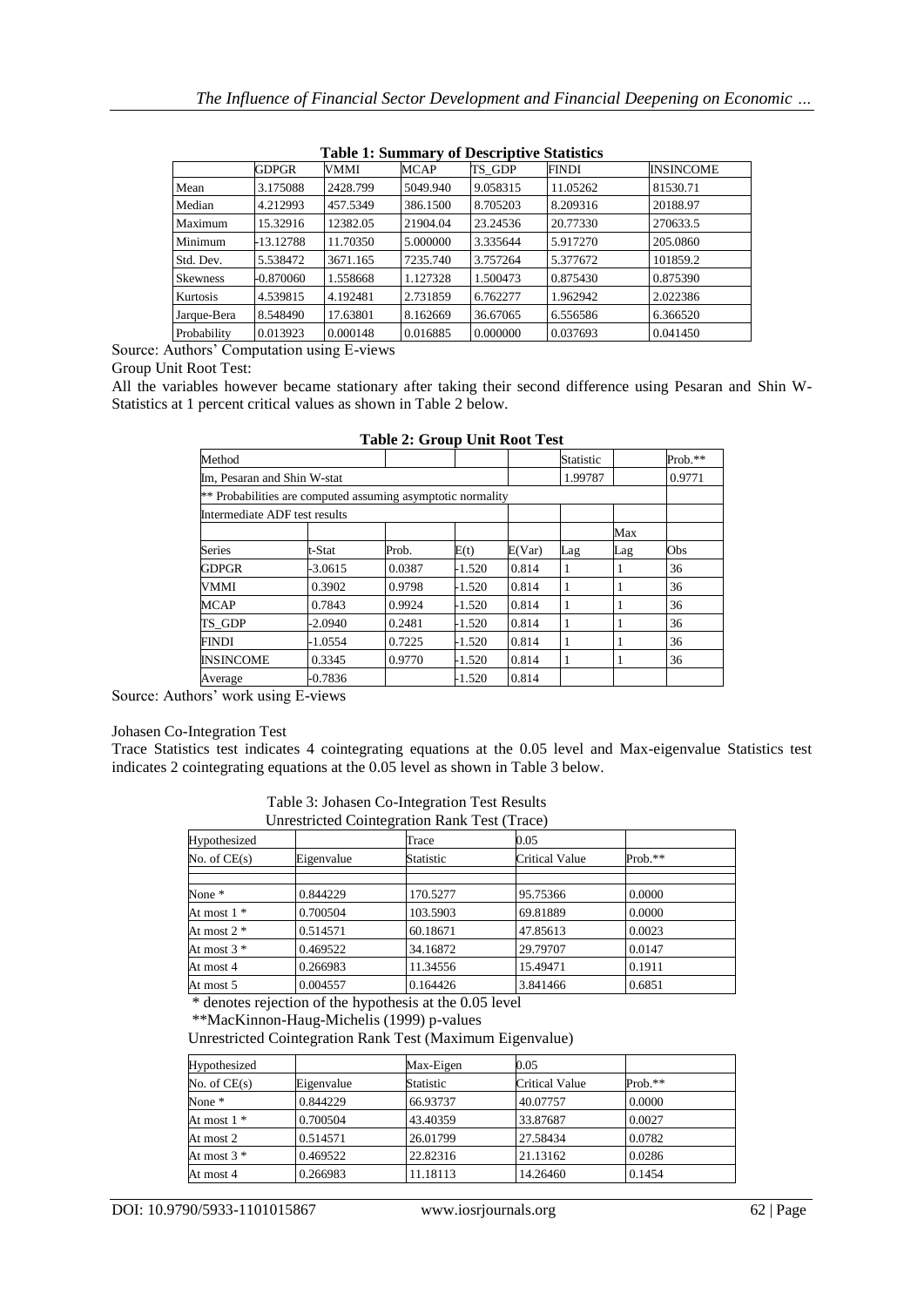*The Influence of Financial Sector Development and Financial Deepening on Economic …*

| At most 5                                               | 0.004557 | 0.164426 | 3.841466 | 0.6851 |  |  |  |
|---------------------------------------------------------|----------|----------|----------|--------|--|--|--|
| * denotes rejection of the hypothesis at the 0.05 level |          |          |          |        |  |  |  |
|                                                         |          |          |          |        |  |  |  |

\*\*MacKinnon-Haug-Michelis (1999) p-values

Source: Authors" Computation using E-views

ARDL Bounds Test

The result from the Auto-regressive distributed lag bounds test suggests the existence of a long run cointegrating relationship among the variables used in the model. This decision is reached by observing that the null hypothesis of no co-integrating equation is rejected since the values of F-statistics is higher than their respective critical upper bound values at the levels of significance as shown in Table 4 below

#### **Table 4: ARDL Bounds T**

Date: 08/26/19 Time: 16:23 Sample: 2 38 Included observations: 37 Null Hypothesis: No long-run relationships exist

| <b>Test Statistic</b> | Value    |   |
|-----------------------|----------|---|
| F-statistic           | 5.689975 | ∼ |

Critical Value Bounds

| Significance | I0 Bound | I1 Bound |
|--------------|----------|----------|
| 10%          | 2.26     | 3.35     |
| 5%           | 2.62     | 3.79     |
| 2.5%         | 2.96     | 4.18     |
| 1%           | 3.41     | 4.68     |

Test Equation: Dependent Variable: D(GDPGR) Method: Least Squares Date: 08/26/19 Time: 16:23 Sample: 2 38 Included observations: 37

| Variable                                    | Coefficient                            | Std. Error                       | t-Statistic                            | Prob.                      |
|---------------------------------------------|----------------------------------------|----------------------------------|----------------------------------------|----------------------------|
| C                                           | $-0.063783$                            | 3.729415                         | $-0.017103$                            | 0.9865                     |
| $VMMI(-1)$                                  | $-0.000899$                            | 0.000410                         | $-2.192683$                            | 0.0456                     |
| $MCAP(-1)$                                  | 7.09E-05                               | 0.000416                         | 0.170575                               | 0.8657                     |
| $TS$ GDP $(-1)$                             | $-0.026600$                            | 0.324671                         | $-0.081929$                            | 0.9352                     |
| $FINDI(-1)$<br>INSINCOME(-1)<br>$GDPGR(-1)$ | 0.320075<br>$-1.04E-04$<br>$-0.526638$ | 0.635034<br>4.58E-05<br>0.140702 | 0.504027<br>$-2.270742$<br>$-3.742942$ | 0.6179<br>0.0751<br>0.0008 |
| R-squared                                   | 0.649803                               | Mean dependent var               |                                        | 0.407166                   |
| Adjusted R-squared                          | 0.519763                               | S.D. dependent var               |                                        | 4.841511                   |
| S.E. of regression                          | 4.276555                               |                                  | Akaike info criterion                  |                            |
| Sum squared resid                           | 548.6677                               | Schwarz criterion                |                                        | 6.217599                   |
| Log likelihood                              | $-102.3874$                            |                                  | Hannan-Quinn criter.                   |                            |
| <b>F-statistic</b>                          | 2.689975                               |                                  | Durbin-Watson stat                     |                            |
| Prob(F-statistic)                           | 0.032844                               |                                  |                                        |                            |

Source: Authors" Computation using E-views

**Table 5: ARDL Cointegrating and Long-Run Form**

Cointegrating Form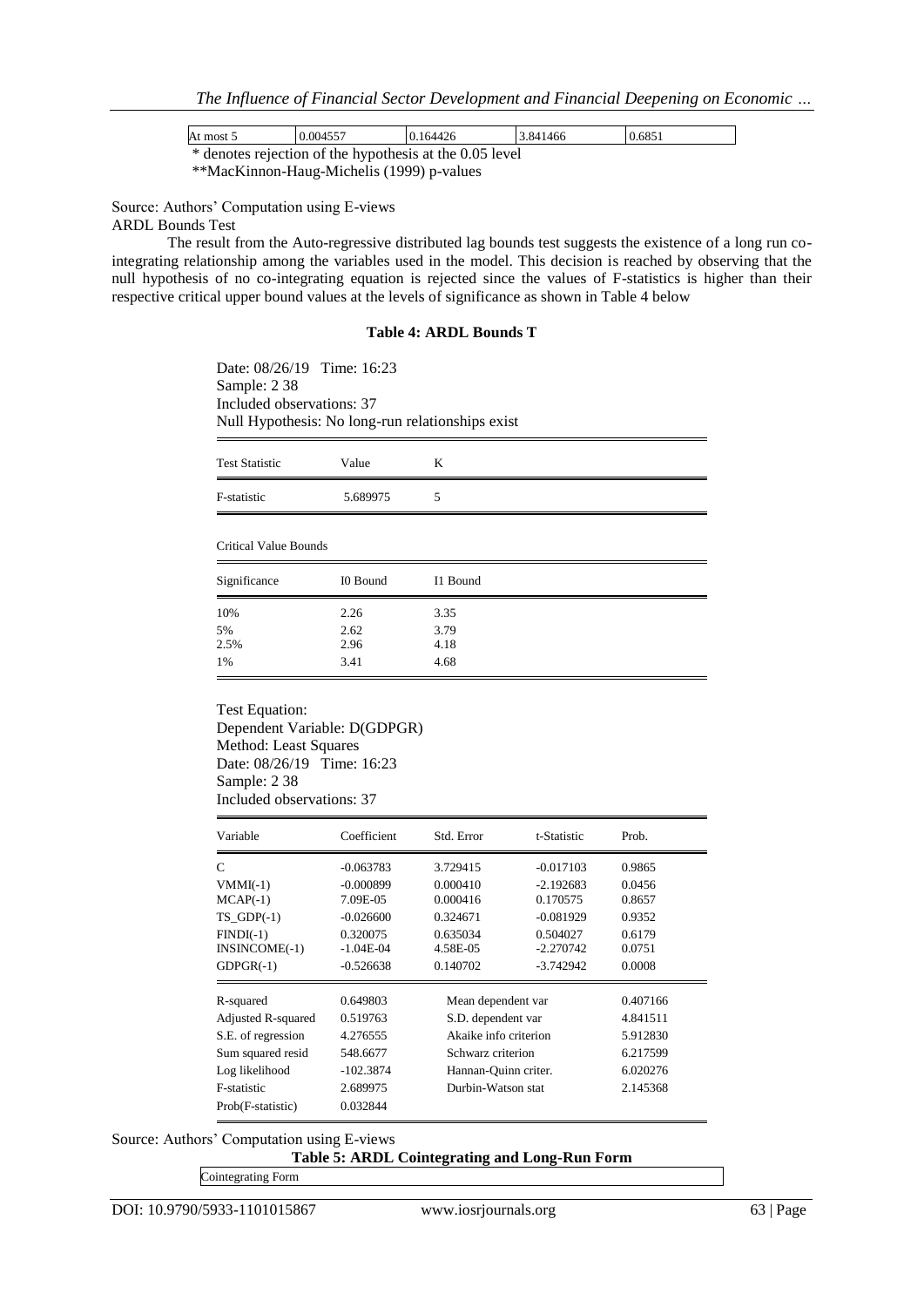| Variable                                                        | Coefficient                                   | Std. Error | t-Statistic | Prob.  |
|-----------------------------------------------------------------|-----------------------------------------------|------------|-------------|--------|
| D(VMMI)                                                         | -0.000885                                     | 0.000429   | -2.062937   | 0.0471 |
| D(MCAP)                                                         | 0.000066                                      | 0.000405   | 0.162616    | 0.8719 |
| D(TS_GDP)                                                       | 0.121215                                      | 0.308230   | 0.393262    | 0.6969 |
| D(FINDI)                                                        | $-0.608061$                                   | 0.589495   | -1.031495   | 0.3106 |
| D(INSINCOME)                                                    | 0.000078                                      | 0.000035   | 2.228571    | 0.0364 |
| $CointEq(-1)$                                                   | $-0.573967$                                   | 0.139965   | -4.100799   | 0.0003 |
|                                                                 |                                               |            |             |        |
| Cointeq = GDPGR - $(-0.0027*VMMI + 0.0001*MCAP + 0.2112*TS_GDP$ |                                               |            |             |        |
|                                                                 | $-1.0594*FINDI + 0.0002*INSINCOMP + 9.0262$ ) |            |             |        |
|                                                                 |                                               |            |             |        |
| Long Run Coefficients                                           |                                               |            |             |        |
| Variable                                                        | Coefficient                                   | Std. Error | t-Statistic | Prob.  |
| VMMI                                                            | $-0.002716$                                   | 0.001203   | -2.257689   | 0.0442 |
| <b>MCAP</b>                                                     | 0.000115                                      | 0.000708   | 0.161950    | 0.8724 |
| TS_GDP                                                          | 0.211188                                      | 0.543586   | 0.388509    | 0.7004 |
| <b>FINDI</b>                                                    | $-1.059401$                                   | 1.038597   | -1.020030   | 0.3159 |
| <b>INSINCOME</b>                                                | 0.000202                                      | 0.000074   | 2.729730    | 0.0254 |
| C                                                               | 9.026164                                      | 6.177019   | 1.461249    | 0.1543 |

#### Source: Authors" Computation using E-views

The above result shows the existence of a positive long run relationship between market capitalization, ratio of total savings to GDP, insurance income and economic growth rate. Total volume of money market instruments and financial deepening indicator however showed negative relationship with economic growth rate. Financial deepening indicator captured by FINDI is shown to positively contribute to economic growth rate on the short-run and negative on the long-run. Perhaps, the fluctuations in the money market and its adverse consequence on credits during the period under review could be attributed to this result. Judging by the values of the t-statistic of the explanatory variables of the model and their corresponding probabilities, it can be inferred that only volume of money market instruments(VMMI) and insurance income (INSINCOME) are statistically significant determinant of economic growth rate in the model at 10 percent level of significance while the other variables are shown to be statistically insignificant within the model. Hence at 10% level of significance, the null hypothesis is rejected meaning that the values of money market instruments(VMMI) and insurance income (INSINCOME) from the period of 1981 to 2018 have an impact on economic growth rate (GDPGR).

The result also shows that  $R^2$  in this model and its adjusted counterpart is about 64.98% and 51.97 percent respectively. This means that about 52 percent of the variations in economic growth rate (GDPGR) are explained by variations in the explanatory variables. This implies that the unexplained variation in the model is just about 48 percent. The value of the F-statistic which is a measure of the significance of  $\mathbb{R}^2$  for the model is reasonably high at about 2.69, and also statistically significant even at the 1 percent level. Based on this, we therefore accept the hypothesis that all slope coefficients in the model are simultaneously significantly different from zero and as such the overall model is significant in explaining the changes in economic growth rate (GDPGR) over the sample period. Finally, the Durbin-Watson statistic of about 2.145 is sufficiently close enough to the value of 2 for us to conclude that serial correlation is absent from the model.

Bases for Cointegration: If the computed F-statistic exceeds the upper critical bounds value, then the H0 is rejected. If the F-statistic falls into the bounds, then the test becomes inconclusive. Lastly, if the F-statistic is below the lower critical bounds value, it implies no cointegration (Narayan 2005), (Ohiomu and Oluyemi, 2018). Here the computed F-value is greater than the upper bound which supports cointegration. Similarly, a significant negative coefficient for  $ECM<sub>t-1</sub>$  not only supports cointegration but the size of coefficient measures the speed of convergence towards equilibrium at 57.4%. Cointegration is supported by both the F test and  $ECM<sub>t</sub>$ . 1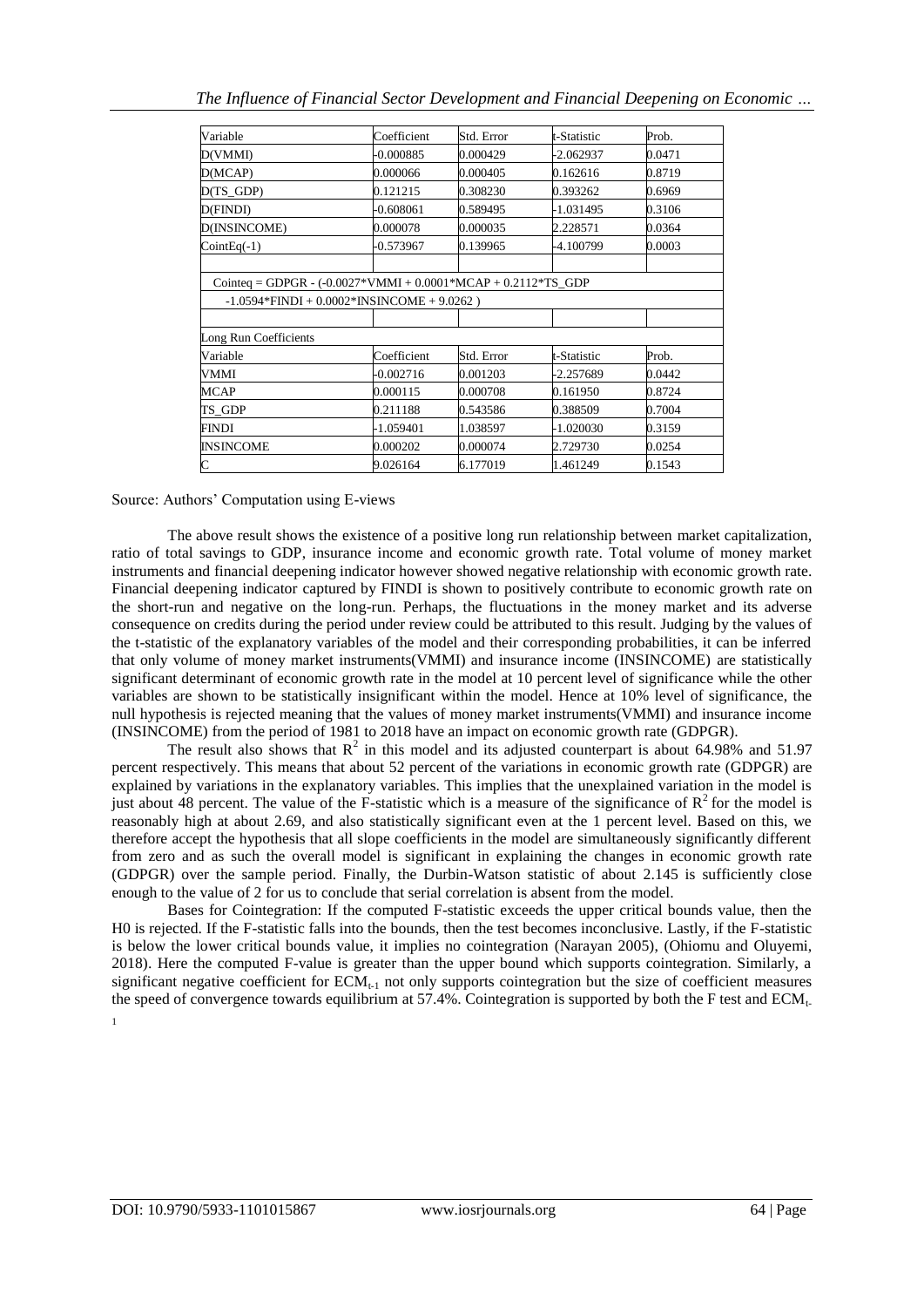The Residual Graph of the GDPGR is as shown on figure 1 below:



Source: Authors" Work using E-views Policy Implications

Most empirical studies are carried out to provide policy implications to policy makers. Thus for this study, the result obtained from the ARDL Bounds test was used as a guard. The result shows that the coefficient of market capitalization and financial deepening indicator have positive effects on economic growth rate. This implies that these variables contribute to the economic growth in Nigeria. However, the volume of money market instruments did not perform as expected on the short run and long run, perhaps, due to variations in the money market and economic fluctuations. Hence policies should be made towards the development and stability of the money market and the entire financial system to enhance economic performance. Expectedly, the coefficients of market capitalization, insurance income and the ratio of total savings to GDP have positive effects on economic growth rate. This implies that these variables are determinants of economic growth in Nigeria. Hence efforts should be geared to reinvigorate the money and capital markets and re-engineer to insurance sub sector for optimal development. Savings habits and mobilization should be encouraged and the financial institutions should be well established and strengthened, as advocated by Phelps and Caldor, to achieve the desired objectives. Thus, these findings show that there is a significant relationship between financial sector development, financial deepening and economic growth in Nigeria.

# **V. Summary, Recommendation and Conclusion**

Summary of the Study

This study examined the influence of financial sector development, financial deepening and economic growth in Nigeria for the period 1981 to 2018. Financial sector development, its challenges as well as the capital market deepening with a review of the past and current trends were examined. The results showed that the variables analyzed influenced economic growth rate during the period under review. The results of the analysis show the existence of a positive long run relationship between market capitalization, ratio of total savings to GDP, insurance income and economic growth rate. Total volume of money market instruments and financial deepening indicator however showed negative relationship with economic growth rate. Financial deepening indicator captured by FINDI is shown to positively contribute to economic growth rate on the short-run and negative on the long-run due to fluctuations in the money market and its adverse consequence on credits during the period under review. This calls for further research

#### Recommendations

Based on the empirical findings obtained in this study, the following recommendations have been made:

 The monetary and regulatory authorities should reinvigorate the money and capital markets for optimal development to improve economic growth in the country.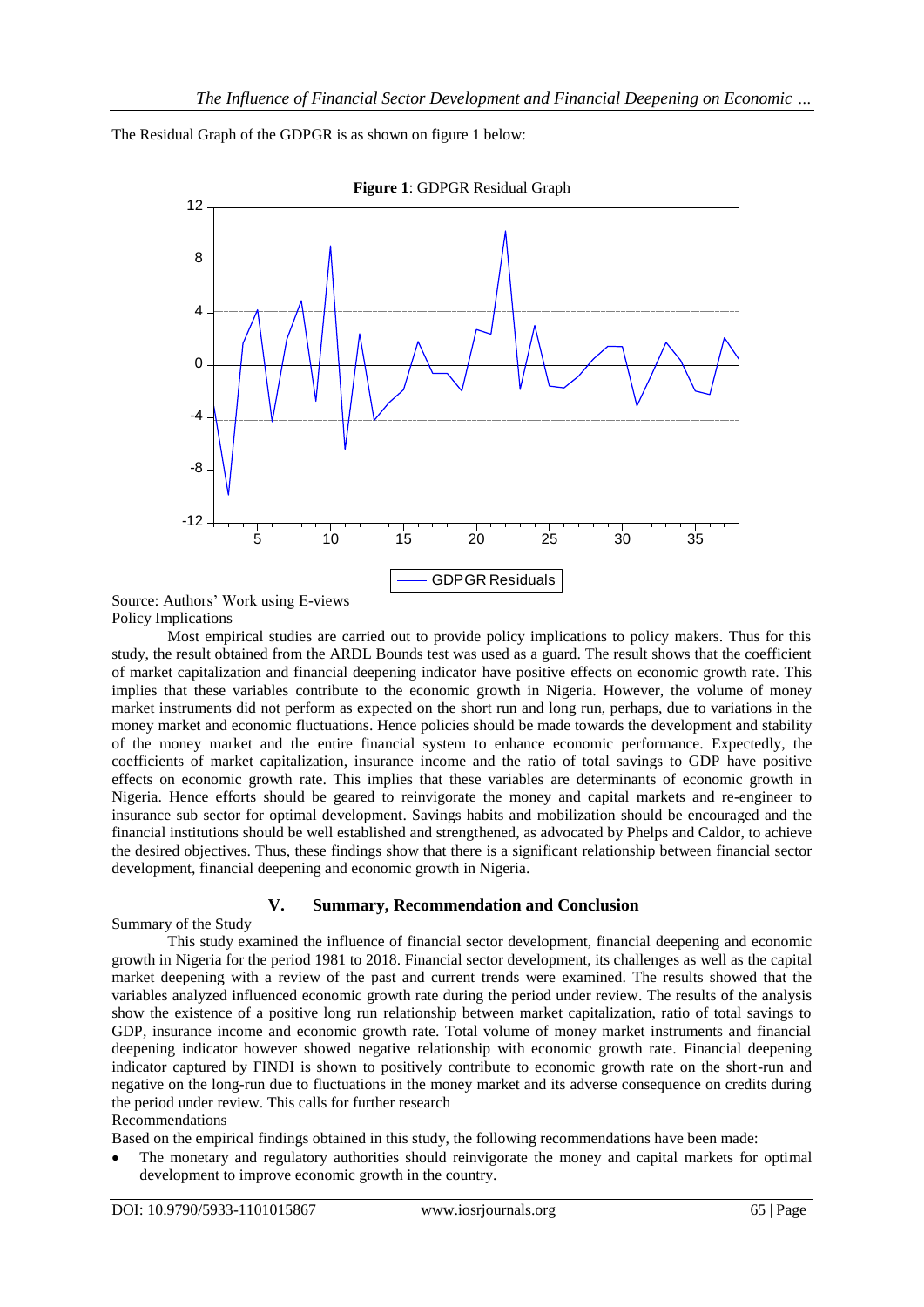- The government should re-engineer the insurance sub-sector in view of the high potential to accelerate financial development and economic growth. The National Insurance Commission should strengthen supervision and regulation as well as the institutional framework for effectiveness and efficiency.
- Government should encourage savings habits and mobilization since the ratio of total savings to GDP contributed immensely to economic growth. The financial institutions should be well established and strengthened for sustainable national development in Nigeria
- The financial institutions should streamline and liberalize the credit process to customers to lubricate the economy and encourage investments for economic growth. This was confirmed by the empirical evidence from the results obtained.

#### **Conclusion**

The influence of financial sector development, financial deepening and economic growth in Nigeria for the period 1981 to 2018 was examined in this study. Review of the financial sector development showed signs of underdevelopment while the money and capital markets witnessed fluctuations with ripples effects on the economy. Financial deepening needs further attention to resolve the challenges of credits to private sectors. The insurance sub-sector with high potential need further re-engineering for optimal development. In this study, an empirical analysis was also carried out to determine the influence of the targeted variables on economic growth in Nigeria. The findings showed that market capitalization, ratio of total savings to GDP, insurance income positively impacted on economic growth rate. Total volume of money market instruments and financial deepening indicator however showed negative relationship with economic growth rate. It is therefore evident that there is need to reinvigorate both the money and capital markets while the insurance sub-sector should be re-engineered for optimal development achieve the desired objectives. Savings mobilization should be encouraged for capital formation and investment purposes to accelerate the country"s economic growth and sustained development.

#### **References**

- [1]. Akpansung & Babalola (2009) Banking Sector Credit and Economic Growth in Nigeria: An Empirical Investigation" CBN Journal of Applied Statistics vol 2 No 2
- [2]. Adegbite, E.S. (2008). Towards Vision 2020: Another look at Financial Development and Economic growth nexus in Nigeria, in Journal of Banking, Finance and Economics 2(1): 27-49
- [3]. Akinlo, A. E., and Egbetunde, T. (2010). Financial Development and Economic Growth: The Experience of 10 Sub-Saharan African Countries Revisited. The Review of Finance and Banking, 2(1), 17-28.
- [4]. Adekunle. O.A, Salami. G.O & Adedipe O. A. (2013). Impact of Financial Sector Development on the Nigerian Economic Growth. American Journal of Business and Management Vol 2 (4)
- [5]. Ahmad, E. and Malik, A. (2009) Financial Sector Development and Economic Growth: An Empirical Analysis of Developing Countries. Journal of Economic Cooperation and Development. 30, 17-40.
- [6]. Bahmani-Oskooee, M., & Fariditavana, H. (2016). Nonlinear ARDL approach and the J-Curve phenomenon. Open Economies Review, 27, 51-70.
- [7]. Balago. S.G. (2014). Financial Sector Development and Economic Growth in Nigeria: An Empirical Investigation. International Journal of Finance and Accounting 3(4): pp253-265
- [8]. Balago, S.G. (2014) Nexus between Bank Credit and Economic Growth in Nigeria: Evidence from VEC Model. Open Access Library Journal, 1:e95[2.http://dx.doi.org/10.4236/oalib.1100952](http://dx.doi.org/10.4236/oalib.1100952)
- [9]. Central Bank of Nigeria (CBN) (2008) Economic and Financial Review Abuja: CBN
- [10]. Central Bank of Nigeria (CBN) (2009). Statistical Bulletin Golden Jubilee edition Abuja: CBN
- [11]. Central Bank of Nigeria (CBN) (various years) Economic and Financial Review Abuja: CBN
- [12]. DFID; 2004 "The importance of Financial Sector Development for Growth and Poverty Reduction" Note1. Financial Sector Team, Policy Division working Paper.
- [13]. Emeh Yadiri Chukwu and Chigbu E.E (2014). The impact of capital market on economic growth: The Nigeria Perspective: Volume 3 (14) Pp838-864
- [14]. Emecheta.B.C and Ibe.R.C (2014) Impact of Bank Credit on Economic Growth in Nigeria: Application of Reduced Vector Autoregressive (VAR) Technique. European Journal of Accounting Auditing and Finance Research, 2(9): 11-21
- [15]. Ewetan, O.O. and Ike D.N (2014). Does Financial Sector Development Promote industrialization in Nigeria? International Journal of Research in Social Science 4(1), 17-25
- [16]. Ewetan, O.O and Ike N.D & Urhie E. (2015). Financial Sector Development and Domestic Savings in Nigeria: A Bounds Testing Co- Integration Approach. International Journal of Research in Humanities and Social Studies, Vol. 2 (2) pp 37-44.
- [17]. Granger, C.W.J. and Newbold, P. (1974): "Spurious regression in econometrics", Journal of Econometrics, 2, pp. 110-122.
- [18]. Kagochi, J.M. (2013) Financial Development and Economic Growth in Kenya: Evidence from Expanded Neoclassical Growth Approach. Asian-African Journal of Economics and Econometrics, 13, 117-131.
- [19]. Kolapo F.T and Adaramola A.O (2012); The impact of the Nigeria Capital Market on Economic Growth. International journal of Developing Societies Vol 1(1)
- [20]. McKinnon, R.I. (1973) Money and Capital in Economic Development. The rookings Institution, Washington DC. [21]. Narayan, P. K. (2004) Reformulating critical values for the bounds F -statistics approach to cointegrati
- Narayan, P. K. (2004) Reformulating critical values for the bounds F -statistics approach to cointegration: an application to the tourism demand model for Fiji, Department of Economics Discussion Papers No. 02/04, Monash University, Melbourne, Australia.
- [22]. Narayan, P.K. (2005). The saving and investment nexus for China: evidence from Co-integration tests. Applied Economics, Vol. 37, pp. 1979-1990.
- [23]. Nkoro, E. and Uko, A.K. (2013) Financial Sector Development-Economic Growth Nexus: Empirical Evidence from Nigeria. American International Journal of Contemporary Research, 3, 87-94.